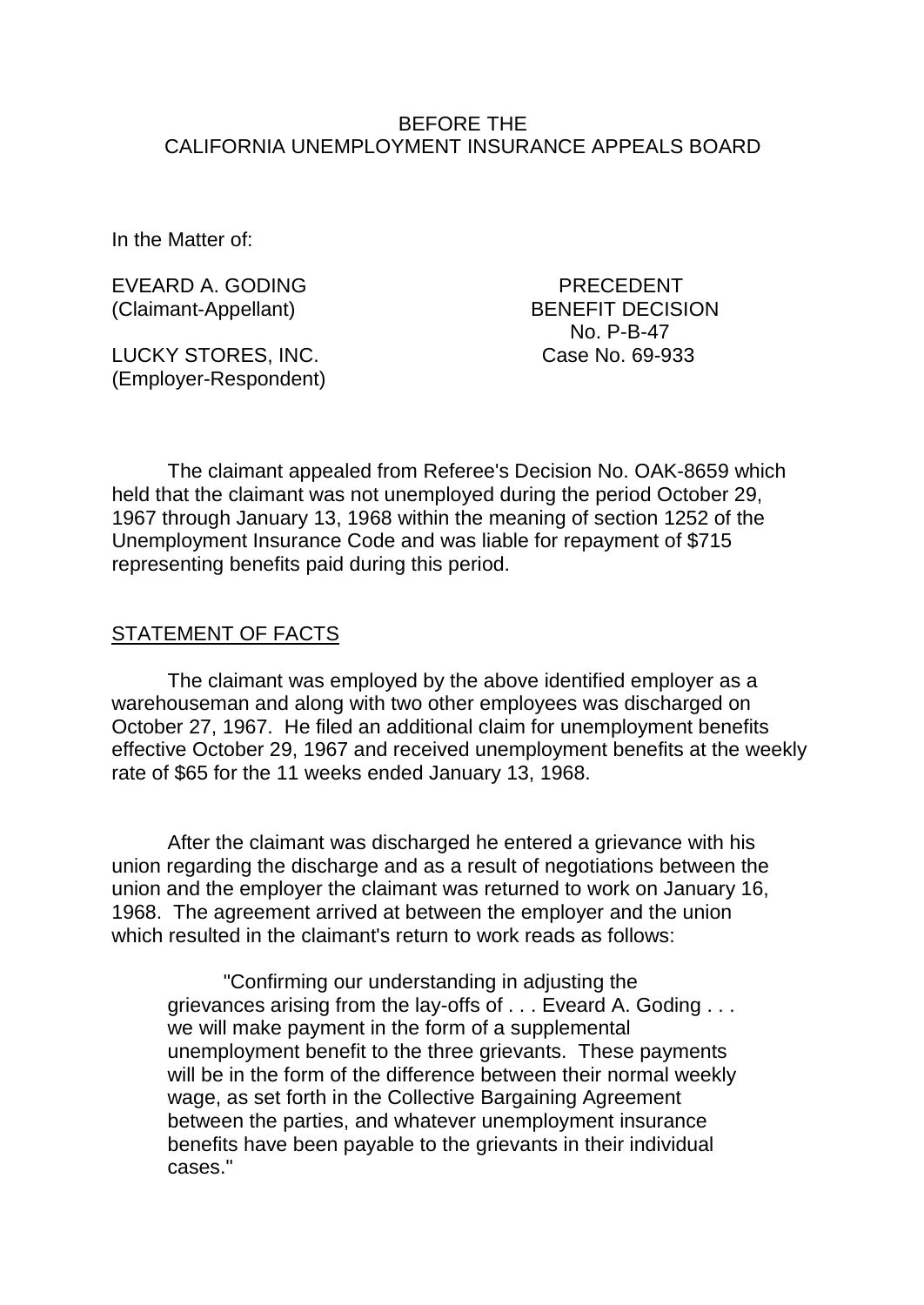### P-B-47

As a result of this agreement, the claimant received from the employer a gross amount of \$934.80 which represented wages he would have earned had he not been discharged, less the amount of unemployment benefits he received during his period of unemployment.

According to the testimony of the employer's representative at the referee's hearing, the payment made to the claimant was to "make him whole" for the wages lost due to his discharge in violation of the union agreement.

On August 14, 1968 the Alameda Office of the Department of Employment issued a determination holding the claimant ineligible for benefits for the period October 29, 1967 through January 13, 1968 on the ground that he was in receipt of wages and not unemployed within the meaning of section 1252 of the Unemployment Insurance Code. On the same day the Alameda Office of the department issued a notice of overpayment holding the claimant liable for repayment of \$715 representing benefits paid during his period of unemployment.

It is the contention of the employer that the money received by the claimant from the employer in accordance with the agreement between the employer and the union represented supplemental unemployment benefits and did not represent wages.

# REASONS FOR DECISION

Before considering the merits of this case, it is necessary, in our opinion, to dispose of the contention of the employer that the monies received by the claimant represented supplemental unemployment benefits.

Section 1265 of the Unemployment Insurance Code provides as follows:

"1265. Notwithstanding any other provisions of this division, payments to an individual under a plan or system established by an employer which makes provisions for his employees generally, or for a class or group of his employees, for the purpose of supplementing unemployment compensation benefits shall not be construed to be wages or compensation for personal services under this division and benefits payable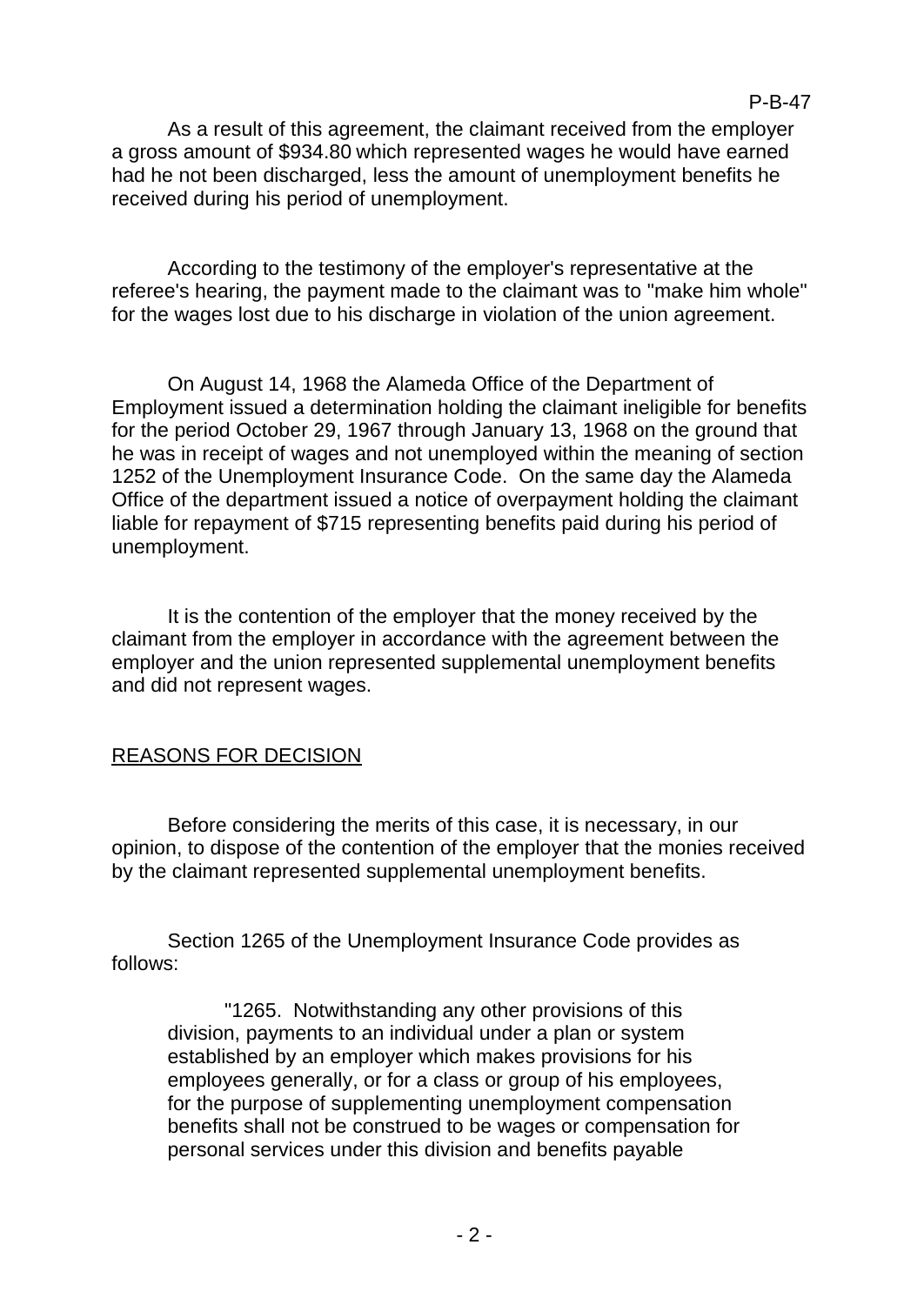under this division shall not be denied or reduced because of the receipt of payments under such arrangements or plans.

"This amendment is hereby declared to be merely a clarification of the original intention of the Legislature and is not a substantive change, and is in conformity with the existing administrative interpretation of the law."

It appears from the record that the "plan or system" established by the employer was established after the claimant lost his job and after he entered a grievance with his union, which grievance was settled in favor of the claimant. True, there were two other employees concerned in this matter, but, in our opinion, this does not indicate that the employer had made "provisions for his employees generally, or for a class or group of his employees" for the purpose of supplementing unemployment benefits but rather to make the employees whole for the wage loss they suffered.

As pointed out by the California courts in Powell et al v. California Department of Employment (1965), 45 Cal. Rptr. 136:

". . .To resolve the issue according to the label attached, as respondents urge, would accord greater weight to form than to substance . . . ."

That is, we believe that merely calling these payments supplemental unemployment benefits does not make them such.

The amount of money the claimant received was based on what he would have been paid for full-time employment, based on the union scale had his employment not been terminated. In our opinion this money represented a back pay award and it is necessary to decide if the claimant was "unemployed" during the period he received benefits.

Section 1252 of the Unemployment Insurance Code provides in part:

"1252. An individual is 'unemployed' in any week during which he performs no services and with respect to which no wages are payable to him, or in any week of less than full-time work if the wages payable to him with respect to that week are less than his weekly benefit amount. . . ."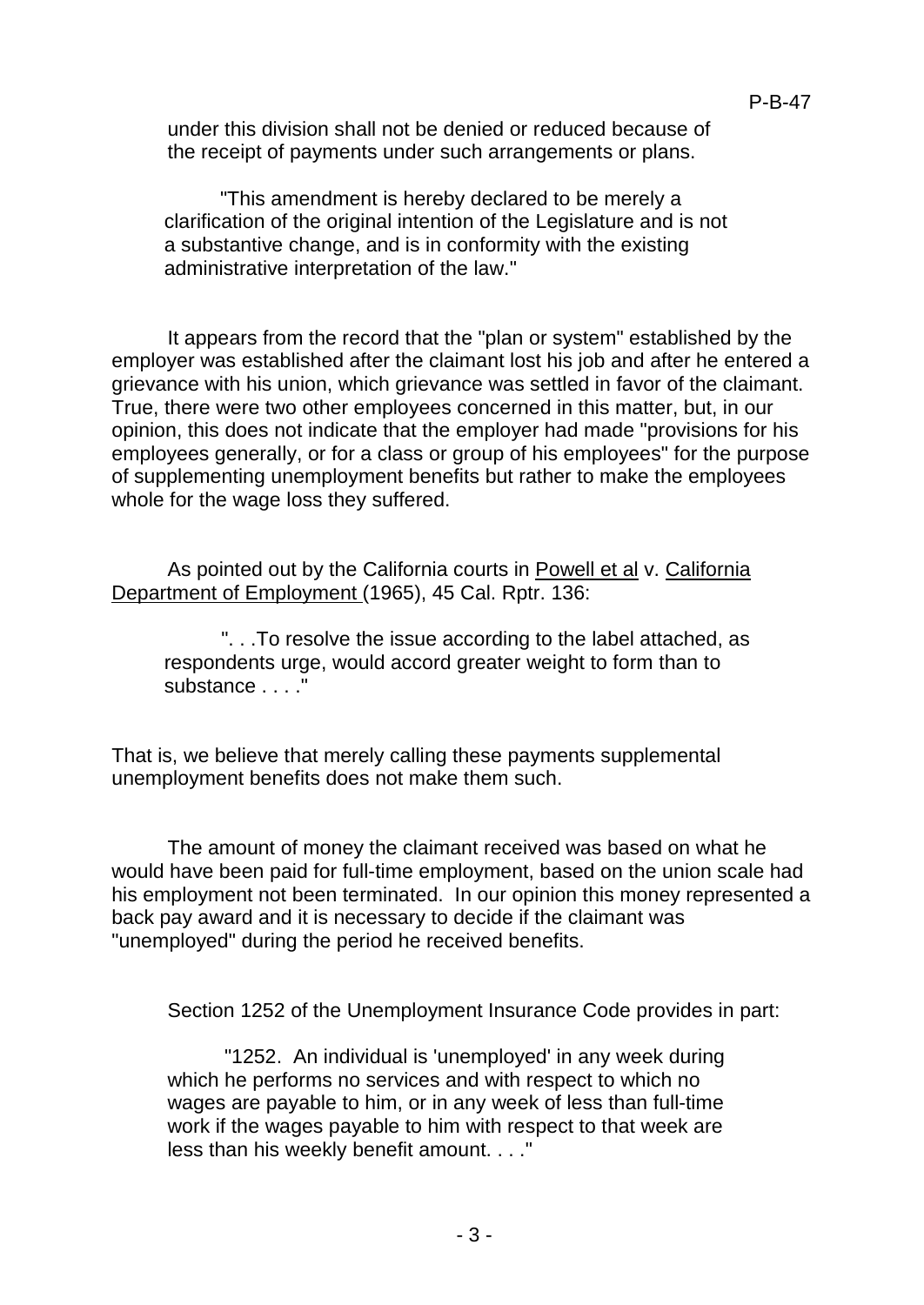In Social Security Board v. Nierotko (1946), 327 U.S. 358, 66 S. Ct. 637, the United States Supreme Court held that "back pay" awarded as the result of a wrongful discharge constituted wages for services within the meaning of the Social Security Act, even though the employee had not worked during the period for which he was paid. The court said, in an opinion by Mr. Justice Reed:

". . . We think that 'service' as used by Congress in this definitive phrase means not only work actually done but the entire employer-employee relationship for which compensation is paid to the employee by the employer."

Mr. Justice Frankfurter, in a concurring opinion, said:

"The decisions of this Court leave no doubt that a man's time may, as a matter of law, be in the service of another, though he be inactive. E. g., Armour & Co. v. Wantock, 323 U.S. 126. This is, practically speaking, the ordinary situation of employment in a stand-by capacity. United States v. Local 807, 315 U.S. 521, 535. The basis of a back pay order under the National Labor Relations Act, 49 Stat. 449, 29 U.S.C. §151, is precisely that. When the employer is liable for back pay, he is so liable because under the circumstances, though he has illegally discharged the employee, he still absorbs his time. Phelps Dodge Corp. v. Board, 313 U.S. 177. In short, an employer must pay wages although, in violation of law, he has reduced his employee to enforced idleness. Since such compensation is in fact paid as wages, it is a plain disregard of the law for the Social Security Board not to include such payments among the employees' wages. . . ."

The agreement entered into between the employer and the union resulted in the claimant being reinstated in employment with back pay for time lost between October 27 and the date of his reinstatement, less an amount equal to the amount of unemployment compensation received by the claimant.

Under the rule of the Nierotko case the back pay award constituted wages allocable to the period following October 27, 1967. We must now consider the amount of wages payable to the claimant during the weeks he received unemployment benefits so as to determine his status as an unemployed individual.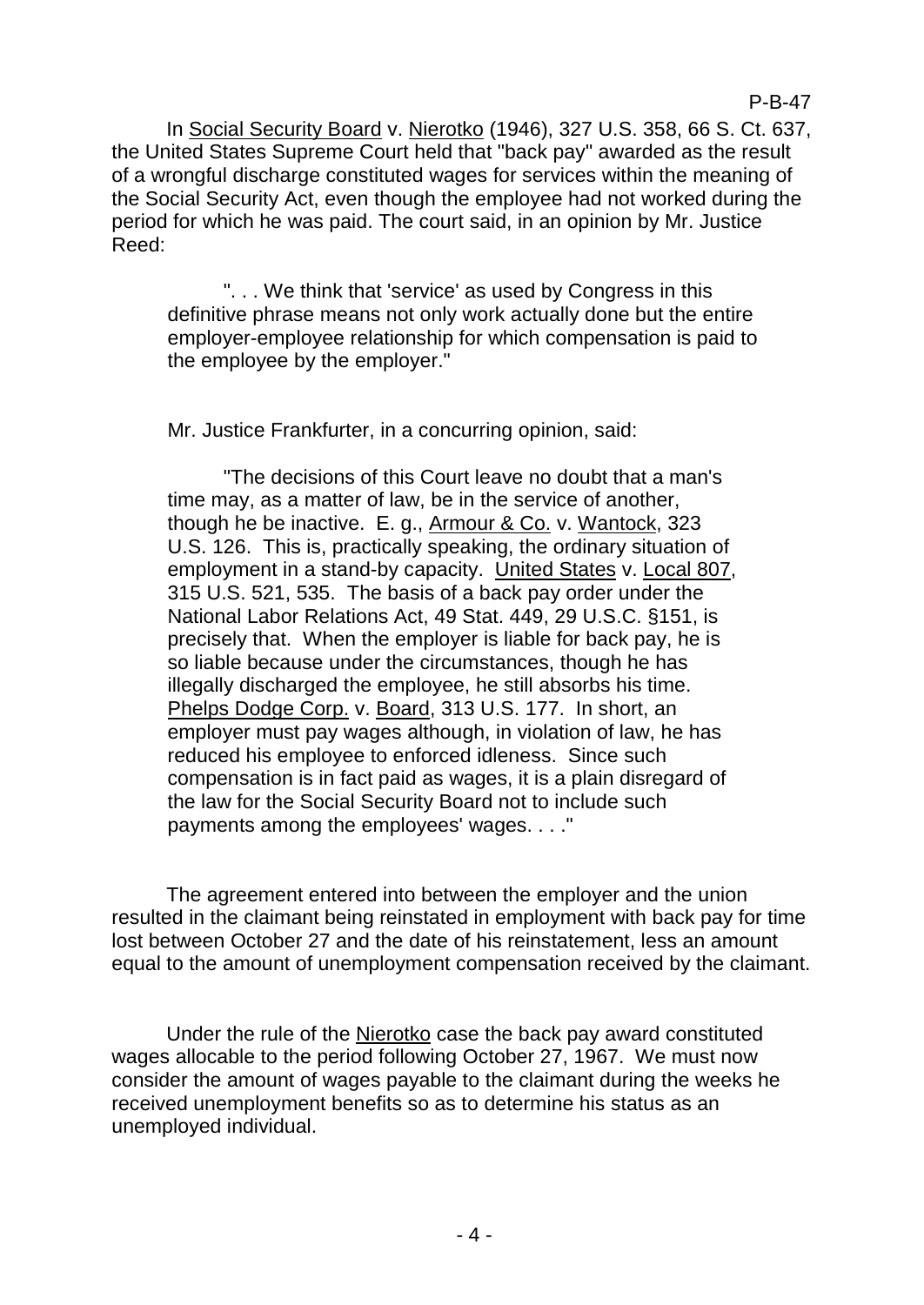In Marshall Field and Co. v. National Labor Relations Board (1943), 318 U.S. 253, 63 S. Ct. 585, the United States Supreme Court held that benefits received by employees under a state unemployment compensation act were plainly not "earnings" which could be deducted from back pay awards (see also National Labor Relations Board v. Gullett Gin Company, Inc. (1951), 340 U.S. 361, 71 S. Ct. 337, in which the Supreme Court upheld the order of the National Labor Relations Board in refusing to deduct unemployment compensation payments from a back pay award).

The agreement between the employer and the union permitted the employer to deduct from the back pay award the amount of unemployment insurance benefits received by the claimant. We have no power to modify the award insofar as it orders that the claimant be reinstated with back pay for time lost. But we do have jurisdiction to determine the claimant's eligibility for unemployment insurance benefits and to the extent that the agreement purported to determine that eligibility it has no binding effect upon us. In agreeing that the amount of back pay due the claimant be reduced by the amount of unemployment insurance benefits he received, the agreement was in effect determining that the claimant was eligible for the benefits he received and that the Unemployment Insurance Fund should bear a part of the burden in making the claimant whole. The employer and the union had no authority to make such a determination for the jurisdiction to determine the claimant's eligibility rests first with the Director of Employment and then with a referee and this Appeals Board, if appeals are taken therefrom (sections 1328, 1334 and 1336 of the Unemployment Insurance Code).

In view of the foregoing, if we find that the claimant was not eligible for the unemployment benefits he received and that he is liable for such benefits, the effect of our decision will be to place the claimant in a position as though he had received no benefits and under the agreement reinstating him in employment he would be entitled to full back pay for the time lost between October 27 and the date of his reinstatement.

We have held in this decision that the back pay award constituted wages allocable to the period following October 27, 1967. Under section 1252 of the Unemployment Insurance Code an individual is not "unemployed in any week if the wages payable to him with respect to that week exceed his weekly benefit amount." We find that the wages payable to the claimant with respect to the weeks for which he claimed unemployment insurance benefits exceeded his weekly benefit amount. Therefore, he was not "unemployed" during the weeks in question and was not eligible for the benefits he received. The benefits paid to the claimant constitute an overpayment and the further issue is whether he should be required to repay these benefits.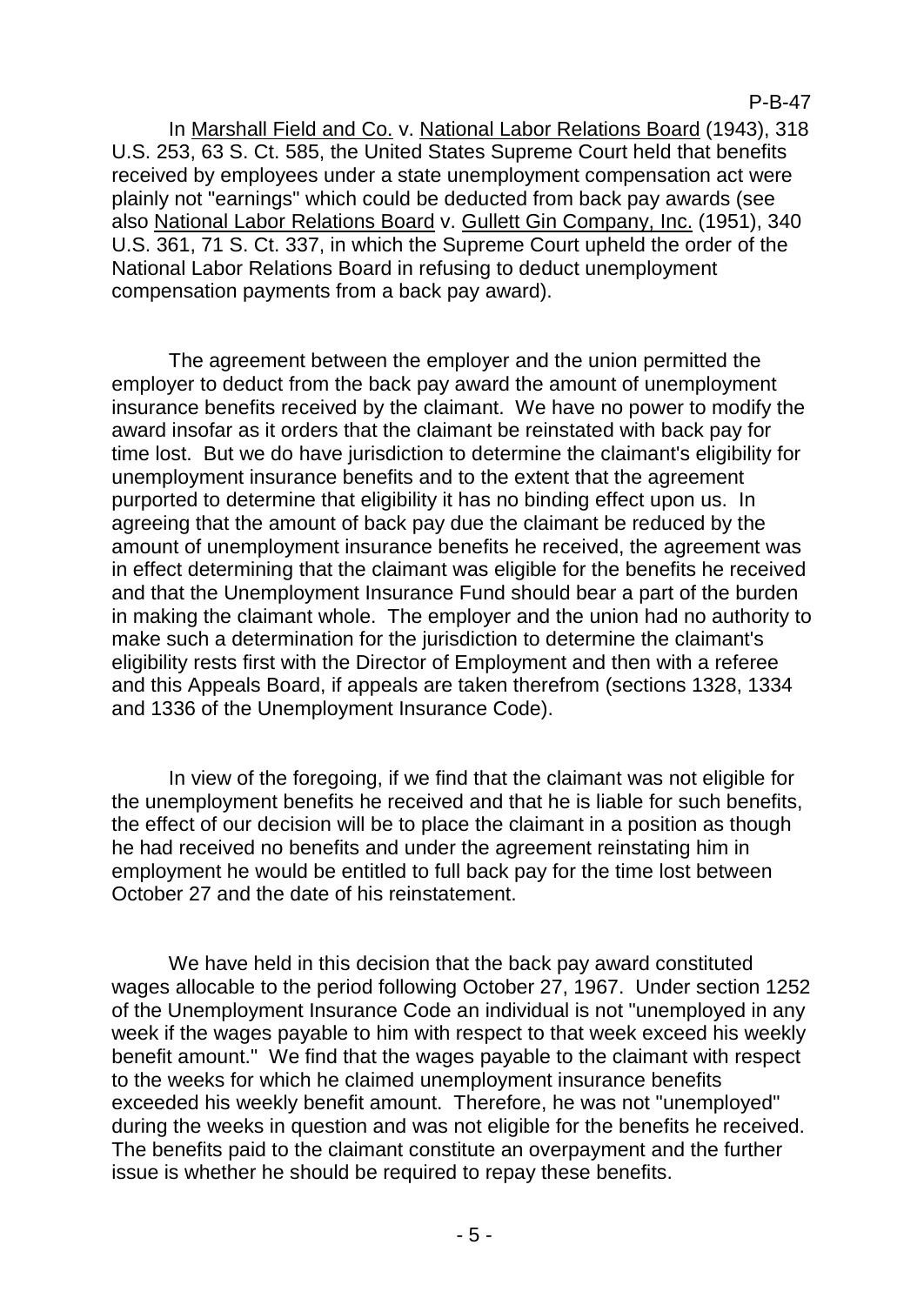Section 1375 of the code provides as follows:

"1375. Any person who is overpaid any amount as benefits under this part is liable for the amount overpaid unless:

"(a) The overpayment was not due to fraud, misrepresentation or wilful nondisclosure on the part of the recipient, and

"(b) The overpayment was received without fault on the part of the recipient, and its recovery would be against equity and good conscience."

In Benefit Decision No. 5960 and Miscellaneous Decision No. 431 we held that it is not against equity and good conscience to recover overpaid benefits where a claimant receives back pay allocable to the same period for which the claimant received unemployment benefits. Although the claimant in this matter was free from misrepresentation, wilful nondisclosure or fraud, and was not at fault in receiving the benefits, the reasoning followed in the cited decisions is applicable here. Further, unemployment benefits are paid out of public funds, and to permit a recipient of benefits to retain such payments when he has been compensated for his wage loss would unjustly result in a charge to the fund to the detriment of the public at large. We conclude that it is not against equity and good conscience to require that the claimant repay the benefits which have been overpaid.

We recognize the problems this disposition of the case may create for the claimant. However, those problems are properly a matter for resolution between the claimant and his employer, and may not be permitted to influence the decision of this board.